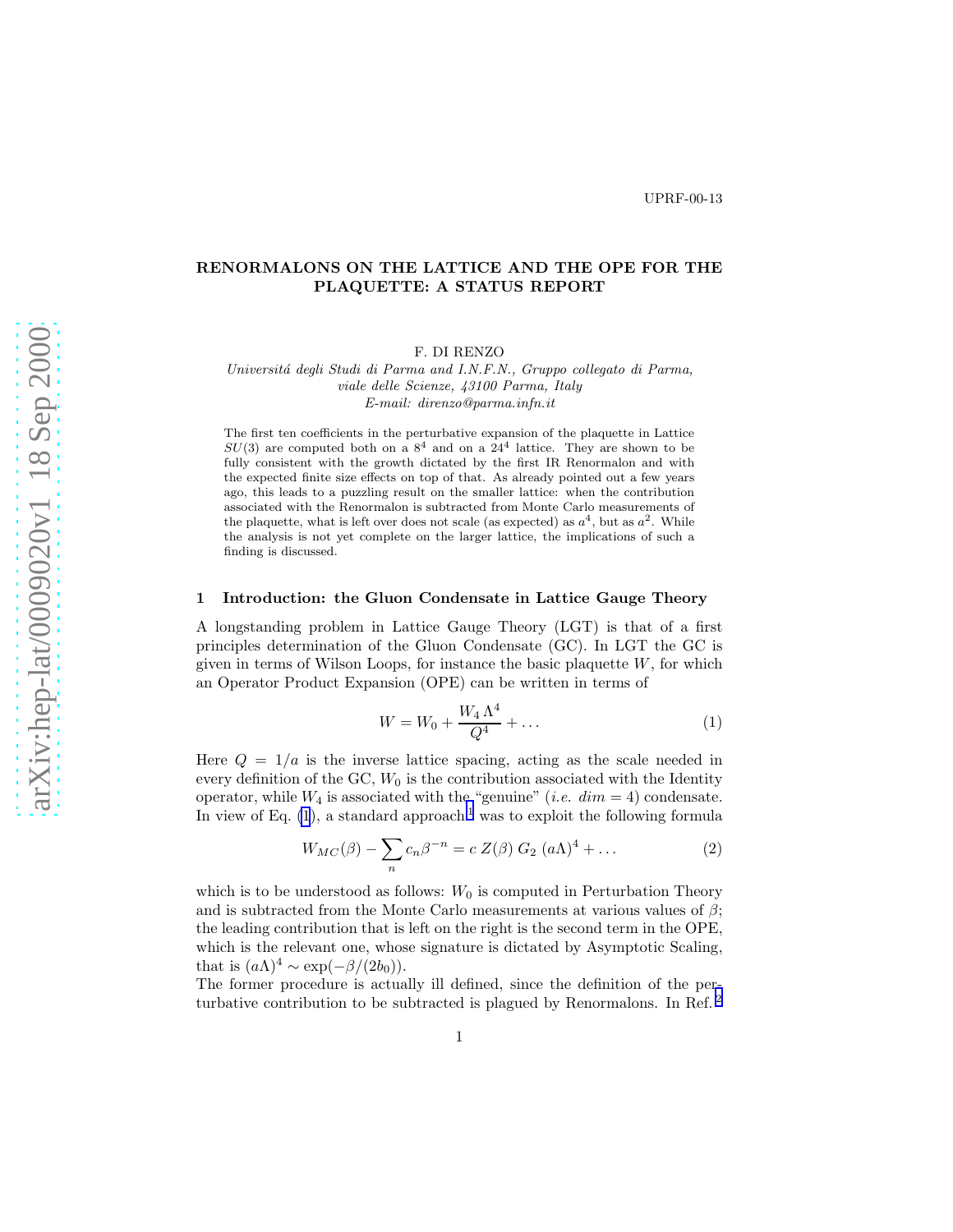the first eight coefficients of the perturbative expansion of the plaquette were computed via Numerical Stochastic Perturbation Theory, the Renormalon factorial growth was singled out and shown to introduce an indetermination of order  $(\Lambda/Q)^4$ , which is just the order of the term one would be interested in. The situation is in a sense even worse. In Ref.<sup>[3](#page-2-0)</sup> the Renormalon contribution was resummed and subtracted: to our astonishment what was left over did not scale as  $a^4$ , but as  $a^2$ , at least on the  $8^4$  lattice on which the computations were first performed on. Such a result is a challenge to our understanding of power effects: for a lucid discussion see Ref.<sup>[4](#page-2-0)</sup>.

#### 2 Renormalons on the lattice: new results and confirmation

Ne now address the following questions: Was the leading behaviour correctly singled out? Are finite size effects under control (remember that the Renormalon growth impinges more and more on the IR region as higher order orders are computed)? Answers can be got (for details see Ref.<sup>[5](#page-2-0)</sup>) by considering the following formula for the Renormalon contribution

$$
W_0^{\text{ren}}(s, N) = C \int_{Q_0^2(N)}^{Q^2} \frac{k^2 \, dk^2}{Q^4} \, \alpha_s(s k^2) = \sum_n C_n^{\text{ren}}(C, s, N) \, \beta^{-n} \tag{3}
$$

The integral is simply the expected form (obtained from dimensional and Ren.G. considerations) for the condensate on a finite lattice: the lower limit of integration is the IR cutoff, function of the lattice size  $N$ , while the scale s is in charge of matching from a continuum to a lattice scheme. The coefficients in the expansion (computable in terms of Incomplete Gamma functions) are functions of an overall constant, the scale s and the lattice size N. In Ref.<sup>[2](#page-2-0)</sup> the values for s and C were obtained by fitting  $C_n^{\text{ren}}(C, s, N)$  to the first eight coefficients on the  $N = 8$  lattice. From  $C_n^{\text{ren}}(C, s, N)$  one can now infer higher orders on different lattice sizes (simply changing the parameter  $N$ ). By doing this and actually computing the first ten coefficients of the expansion both on a  $8<sup>4</sup>$  and on a  $24<sup>4</sup>$  lattice, one gets for instance Fig  $(1)$ . While the actual numbers will be published soon elsewhere, an impressive agreement is manifest between the first ten coefficients as inferred as above and as actually computed on the  $24<sup>4</sup>$  lattice. Finite size effects are of order  $3-4%$  at tenth order.

### 3 Conclusions and perspectives

What about the subtraction? By repeating the procedure the bizarre result is actually stable on the  $8<sup>4</sup>$  lattice, which leaves the puzzle still there. On the larger lattice work is still in progress: first indications are that there could be